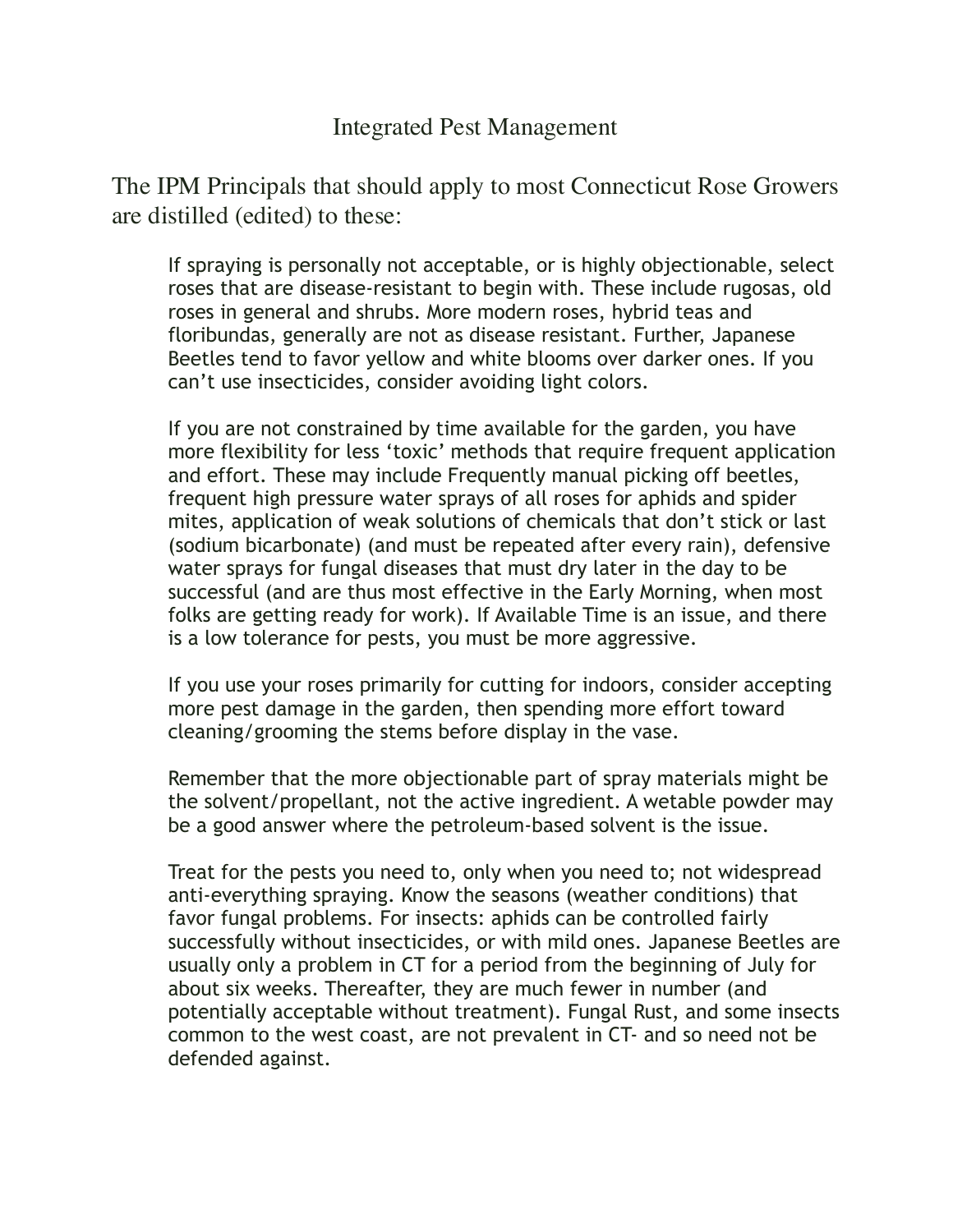Systemic fungicides are designed to be applied to a growing rose plant's leaves and stems. There is low benefit from spraying the ground and mulch- since they are not contact fungus killers. And this uses far more spray material than would be necessary to fully coat the leaves! For that matter, use a very fine spray pattern (fog-like). Don't overuse or over spray. Science has determined that leaves have two sides- and both need coverage; but the maximum amount of coverage needed for the leaves is 100%. Overspray is not helpful; it is wasteful and not environmentfriendly.

 Fall clean up as part of the Winterizing the Rose Garden process is important, and can be done without chemicals. Keeping the garden free of disease one year goes a long way toward the ability of the rose to survive Connecticut 's biggest pest: cold, windy winters.

 So take a look at the collection of articles and links to other websites provided here in this section. After reviewing, re-make deliberate decisions concerning your personal rose garden goals and pest tolerance. Then plot a course for Managing your Pests in an Integrated manner. Consider contacting a Consulting Rosarian (from New England , where the climate/weather are understood and the pests are common) to compare your plan with another person. CR's can be a huge help in the planning and action IPM process.

## **Additional Articles and Links:**

- Integrated Pest Management of Roses. Dept. of Horticulture, Cornell <http://www.gardening.cornell.edu/>
- Integrated Pest Management in a Nutshell. Siri Amrit Khalasa. <http://www.tigerflag.com/> (then click on Siri Amrit's Homepage on the left) Good discussion- mainly roses, but could be applied to other gardening.
- University of Connecticut Integrated Pest Management [www.hort.uconn.edu/ipm/ipmprog.htm](http://www.hort.uconn.edu/ipm/ipmprog.htm)
- IPM in the Northeast Region [www.northeastipm.org](http://www.northeastipm.org/)
- The Connecticut Agricultural Experiment Station: [www.caes.state.ct.us](http://www.caes.state.ct.us/)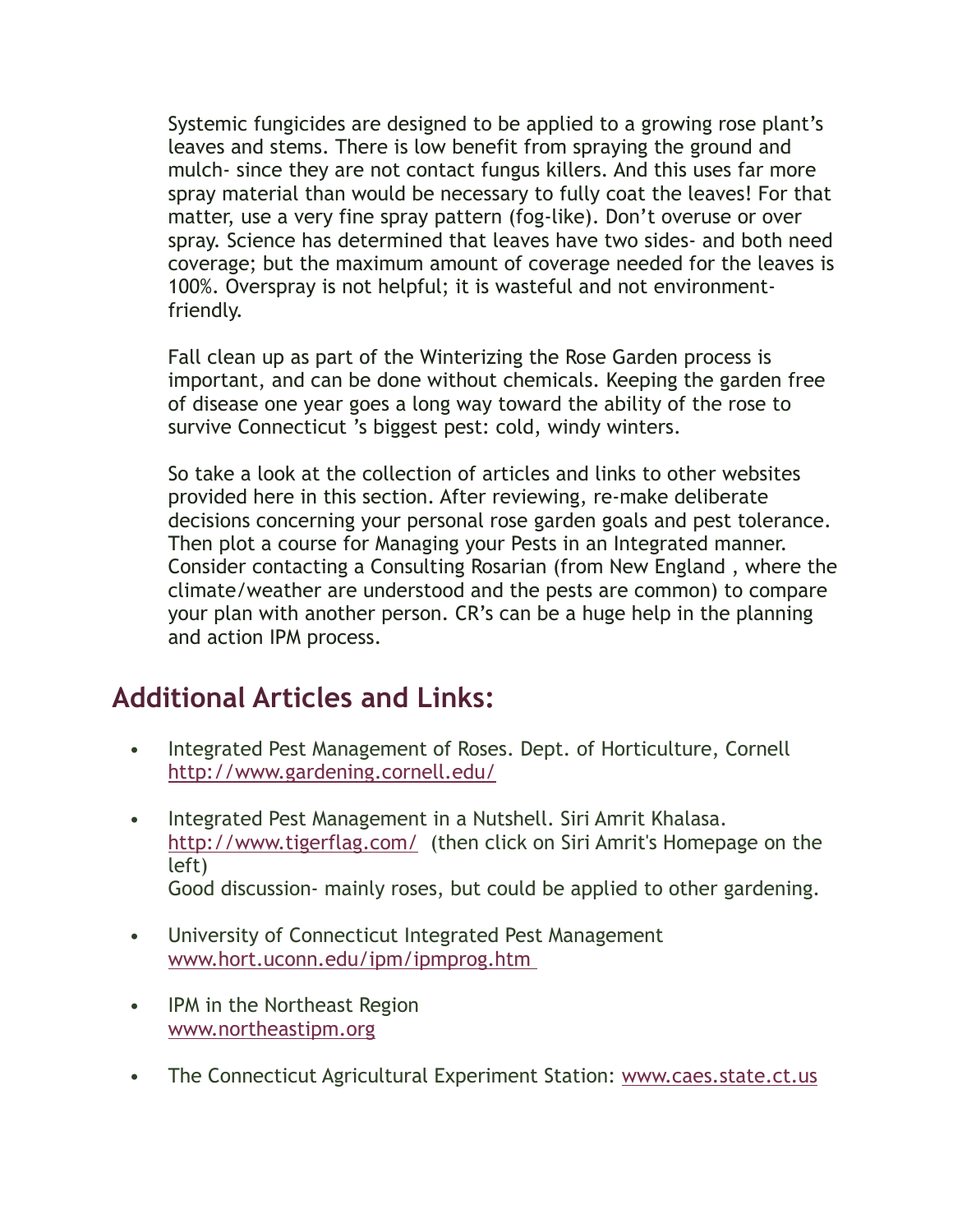- and for Lyme Disease Ticks, in particular, : [http://www.caes.state.ct.us/](http://www.caes.state.ct.us/FactSheetFiles/Entomology/fsen025f.htm) [FactSheetFiles/Entomology/fsen025f.htm](http://www.caes.state.ct.us/FactSheetFiles/Entomology/fsen025f.htm)
- For ticks, Lyme Disease and other data in CT: [http://](http://www.caes.state.ct.us/) [www.caes.state.ct.us/](http://www.caes.state.ct.us/) FactSheetFiles/IndexHeadingFiles/FStick.htm
- Environmentally Friendly Rose Care. Cindy Fake, Horticultural & Small Farms Advisor, Placer & Nevada Counties , CA . Pub. 31-147. Oct. 2001. <http://ucce.ucdavis.edu/files/filelibrary/1808/1338.pdf> Short, but useful. West coast slant
- University of Minnesota IPM Links. <http://ipmworld.umn.edu/>
- IPM Institute [www.ipminstitute.org](http://www.ipminstitute.org/)
- Use of Baking Soda as a Fungicide. NCAT Agri. Specialists. Nov 2001. <http://attra.ncat.org/attra-pub/bakingsoda.html> Fair. Not directly rose-focused, but discusses the rose-directed product Remedy.
- Pest Management at the Crossroads [www.pmac.net/](http://www.pmac.net/)
- Gempler's IPM Almanac. [www.ipmalmanac.com/](http://www.ipmalmanac.com/)
- University of Maryland IPM. [www.agnr.umd.edu/users/ipmnet/](http://www.agnr.umd.edu/users/ipmnet/)
- University of Massachusetts AgroEcology. [www.umass.edu/umext/agroecology/](http://www.umass.edu/umext/agroecology/)
- Resource List for Pesticide Alternatives [www.members.aol.com/homeview2/info/](http://www.members.aol.com/homeview2/info/)
- Insect Parasitic Nematodes www2.oardc.ohio-state.edu/nematodes
- Biocontrol Network [www.biconet.com/index.html](http://www.biconet.com/index.html)